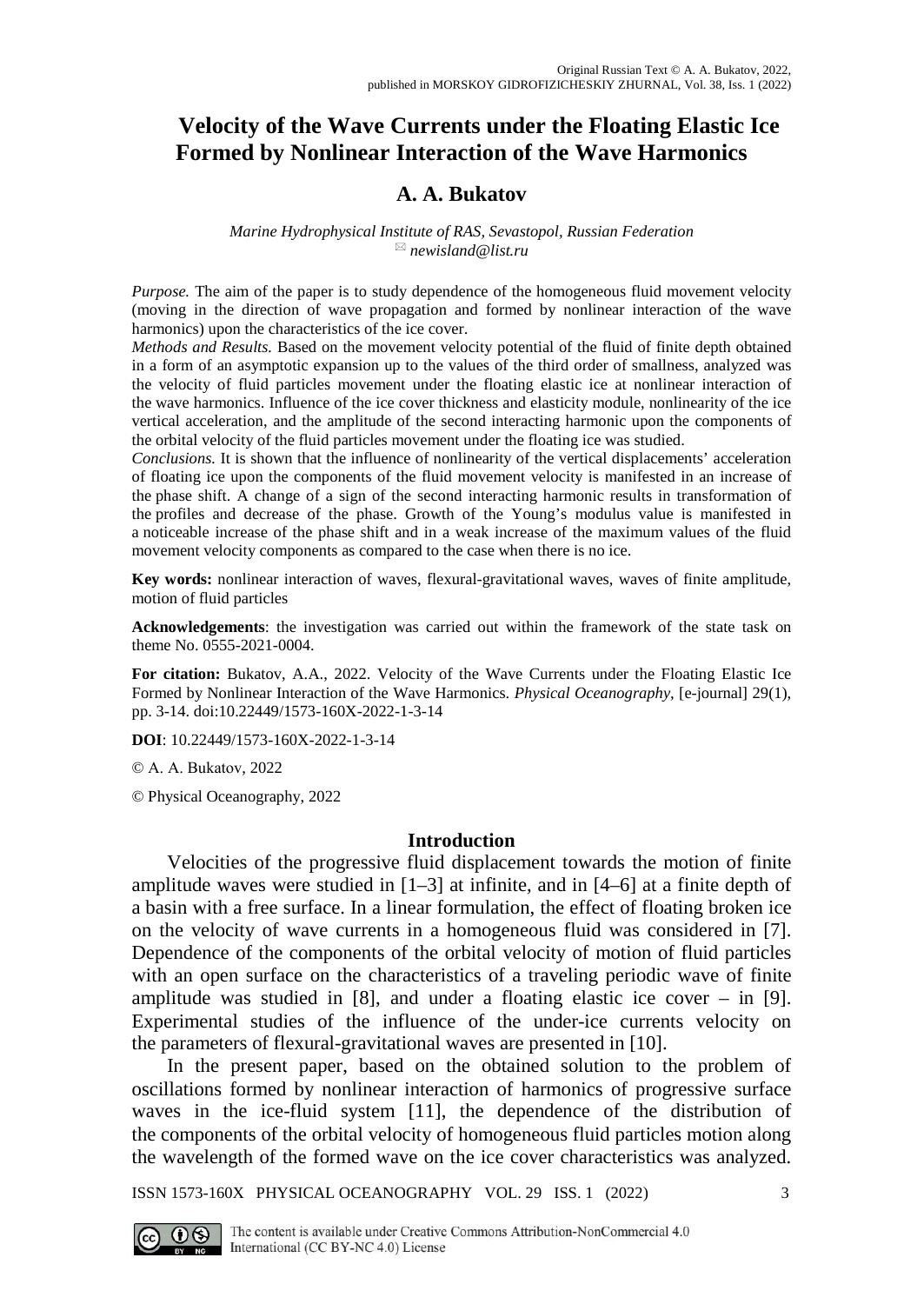The results obtained can be used to interpret the results of laboratory and field observations, in the development of technologies and systems for monitoring sea basins during the ice period.

#### **Problem statement**

Consider a homogeneous ideal incompressible fluid of constant depth *H*. Its surface is covered with floating ice with a thickness  $h =$  const. Fluid and ice cover in horizontal directions is not limited. Let us study the effect of ice on the orbital velocities of fluid particles motion, formed by the interaction of two harmonics of finite amplitude waves. Let us assume that the fluid movement is potential, the ice oscillations are continuous, and the dimensionless variables  $x = kx_1$ ,  $z = kz_1$ ,  $t = \sqrt{kg} t_1$ ,  $\zeta = k\zeta^*$ ,  $\varphi = (k^2/\sqrt{kg})\varphi^*$ , where *k* is the wave number; *g* is the acceleration of gravity; *t* is the time;  $\varphi(x, z, t)$  is the fluid velocity potential, then the problem is to solve the Laplace equation

$$
\varphi_{xx} + \varphi_{zz} = 0, \ -\infty < x < \infty, \ -H \leq z \leq \zeta \tag{1}
$$

for the velocity potential with boundary conditions on the ice – liquid surface  $(z = \zeta)$ 

$$
D_1 k^4 \frac{\partial^4 \zeta}{\partial x^4} + \kappa k \frac{\partial}{\partial z} \left[ \frac{1}{2} \left( \frac{\partial \varphi}{\partial x} \right)^2 - \frac{\partial \varphi}{\partial t} \right] = p, \qquad (2)
$$

$$
p = \frac{\partial \varphi}{\partial t} - \zeta - \frac{1}{2} \left[ \left( \frac{\partial \varphi}{\partial x} \right)^2 + \left( \frac{\partial \varphi}{\partial z} \right)^2 \right]
$$

and at the basin bottom  $(z = -H)$ 

$$
\frac{\partial \varphi}{\partial z} = 0.
$$
 (3)

At the initial moment of time  $(t = 0)$ 

$$
\zeta = f(x), \quad \frac{\partial \zeta}{\partial t} = 0 \,. \tag{4}
$$

Here

$$
D_1 = \frac{D}{\rho g}, \quad D = \frac{Eh^3}{12(1 - v^2)}, \quad \kappa = h \frac{\rho_1}{\rho},
$$

*E*, *h*, *ρ*<sub>1</sub> and *v* are the modulus of normal elasticity, thickness, density and Poisson's ratio of ice, respectively;  $ρ$  is the fluid density;  $ζ(x, t)$  is the elevation of the ice – fluid surface, at the initial moment of time equal to the function  $f(x)$ . The velocity potential and the elevation of the ice – liquid surface at  $z = \zeta$  are related by the kinematic condition

$$
\frac{\partial \zeta}{\partial t} - \frac{\partial \zeta}{\partial x} \frac{\partial \varphi}{\partial x} + \frac{\partial \varphi}{\partial z} = 0.
$$
 (5)

In dynamic condition (2), the expression with the factor  $\kappa$  is the inertia of vertical ice displacements, where the first term in parentheses of this expression characterizes the nonlinearity of its vertical acceleration [11].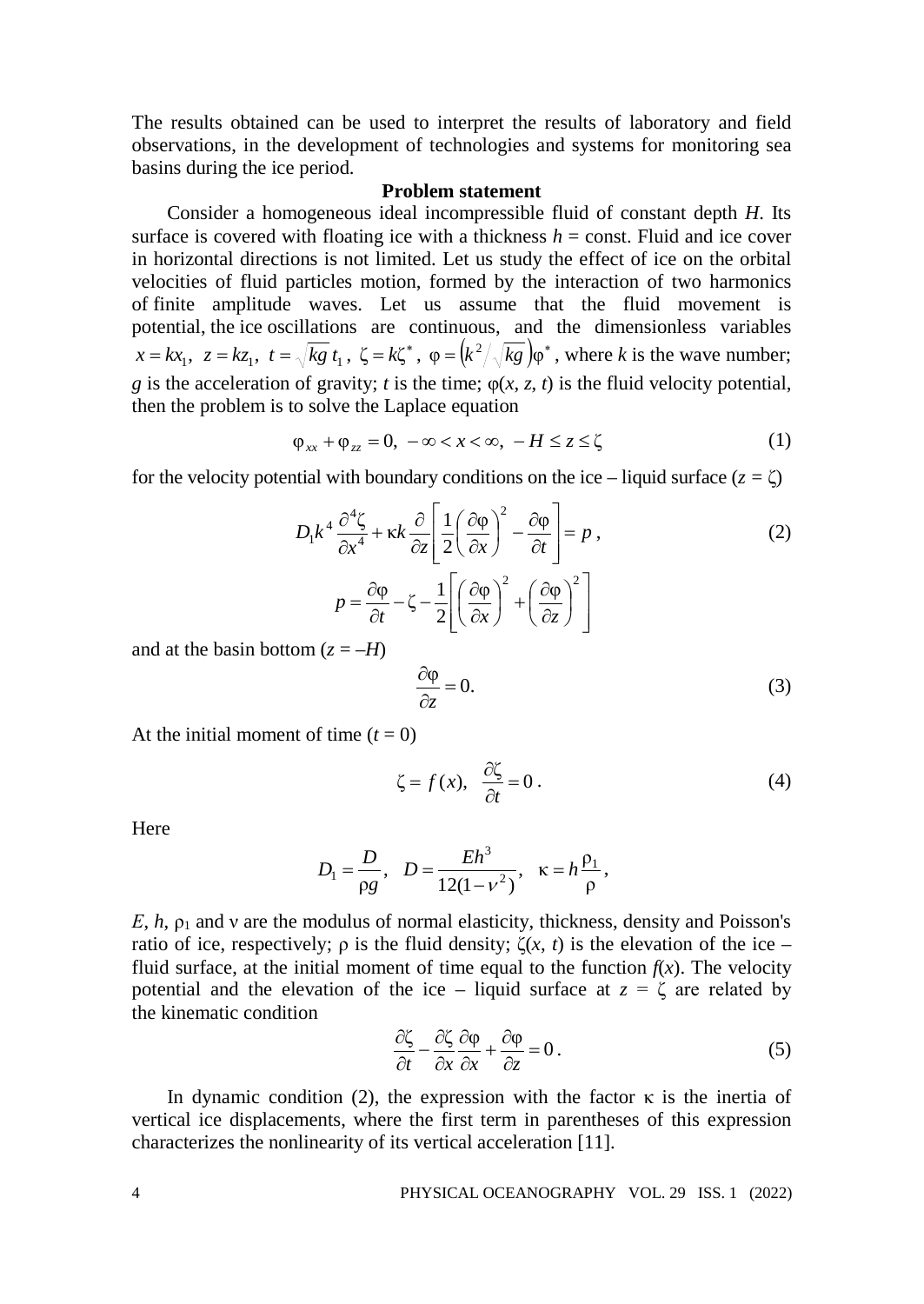## **Expressions for the components of the orbital velocity of fluid particles motion**

Solution of the problem  $(1) - (5)$  was found by the method of multiple scales [12] in the form of equations for three approximations, taking into account the nonlinearity of the acceleration of vertical displacements of elastic ice [11]. Consider periodic waves, specifying the function  $f(x)$  in the appropriate form. For the case of interaction of traveling periodic waves, when the first approximation is given in the following form

$$
\zeta_1 = \cos \theta + a_1 \cos 2\theta, \quad \theta = x + \tau T_0 + \beta (T_1, T_2),
$$

where  $a_1$  is the amplitude of the second interacting harmonic;  $T_1 = \varepsilon t$ ,  $T_2 = \varepsilon^2 t$ , and  $\beta(T_1, T_2)$  is found from the second and third approximations, the expression that determines the velocity potential up to the third approximation in dimensionless variables has the form as follows

$$
\varphi = \varepsilon b_{11} \text{ch} \left( z + H \right) \sin \theta + \sum_{n=1}^{3} \varepsilon^{n} b_{n2} \text{ch} 2 \left( z + H \right) \sin 2\theta +
$$

$$
+ \sum_{n=2}^{3} \varepsilon^{n} \sum_{j=3}^{4} b_{nj} \text{ch} j \left( z + H \right) \sin j\theta + \varepsilon^{3} \sum_{n=5}^{6} b_{3n} \text{ch} n \left( z + H \right) \sin n\theta + \sum_{n=2}^{3} \varepsilon^{n} b_{n0} t,
$$

$$
\theta = x + \sigma t \,, \quad \sigma = \tau + \varepsilon \sigma_{1} + \varepsilon^{2} \sigma_{2}, \ \varepsilon = ak \,.
$$

Here

$$
\tau^{2} = (1 + D_{1}k^{4})(1 + \kappa k \tanh^{-1} \tanh A,
$$
\n
$$
b_{11} = \frac{\tau}{\sin H}, \quad b_{12} = a_{1} \frac{\tau}{\sin 2H},
$$
\n
$$
b_{20} = \tau^{2} \bigg( a_{1}^{2} (1 + \coth^{2} 2H) + \frac{1}{4} (1 + \coth^{2} H) + \kappa k \bigg( \frac{1}{2} \coth H + 4a_{1}^{2} \coth 2H \bigg) \bigg),
$$
\n
$$
b_{23} = \frac{l_{3} \mu_{3} + 3l_{7} \tau}{3 \sin 3H (\mu_{3} - 9 \kappa k \tau^{2} - 3\tau^{2} \coth 3H)},
$$
\n
$$
b_{24} = \frac{l_{4} \mu_{4} + 4l_{8} \tau}{3 \sin 4H (\mu_{4} - 16 \kappa k \tau^{2} - 4\tau^{2} \coth 4H)},
$$
\n
$$
b_{30} = a_{1} \tau^{2} \bigg( 2 \coth 2H + \frac{1}{2} \coth H + \kappa k \bigg( \frac{9}{4} + 2 \coth 2H \coth H - \frac{1}{4} \coth^{2} H \bigg) \bigg),
$$
\n
$$
b_{3i} = \frac{j_{i} \mu_{i} + i m_{i} \tau}{i \sinh(\mu_{i} - i^{2} \tau^{2} \kappa k - i \tau^{2} \coth H)}, \quad i = 3...6, \quad \mu_{i} = 1 + i^{4} D_{i} k^{4}, i = 1...6,
$$
\n
$$
a_{23} = \mu_{3}^{-1} (l_{7} + 3 \tau b_{23} (\text{ch} 3H - \kappa k 3 \text{sh} 3H)),
$$
\n
$$
a_{24} = \mu_{4}^{-1} (l_{8} + 4 \tau b_{24} (\text{ch} 4H - \kappa k 4 \text{sh} 4H)),
$$
\nPHYSICAL OCEANOGRAPHY VOL. 29 ISS. 1 (2022)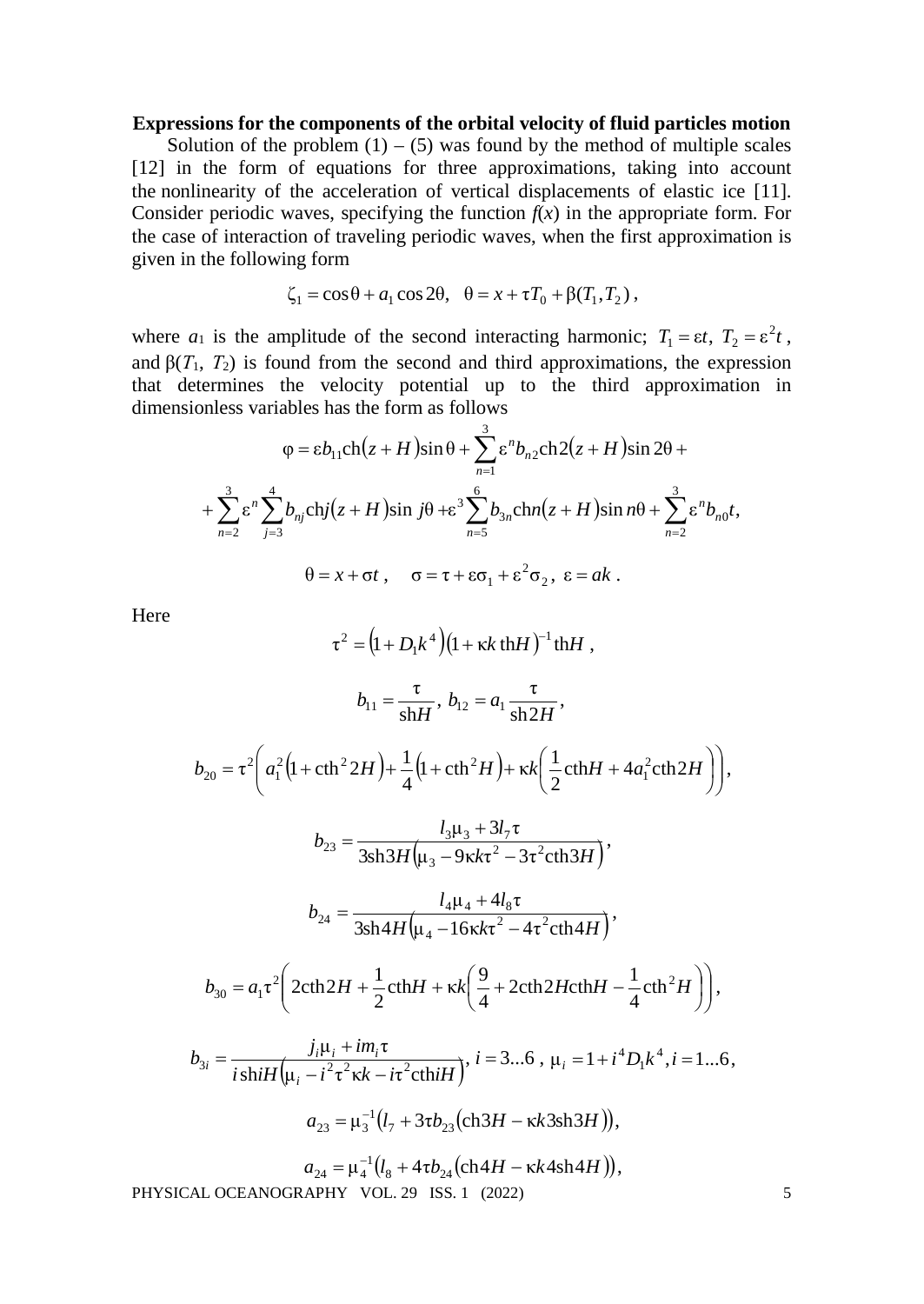$$
a_{3i} = (itb_{3i}(\text{ch}H + i\kappa\text{sh}H) + m_{i})\mu_{i}^{-1}, i = 3...6,
$$
  
\n
$$
a_{1} = \pm \left(\frac{\mu_{2}r_{1}}{4r_{2}(2\tau^{2}\text{ch}2H + 4\tau^{2}\kappa k + \mu_{2})(1 + 2\kappa k\text{th}2H)}\right)^{1/2},
$$
  
\n
$$
r_{1} = \left(2\text{ch}H + \text{th}2H\left(\text{ch}H\left(\frac{1}{2}\text{ch}H + 3\kappa k\right) - \frac{5}{2}\right)\right)\left(\tau^{2}(\text{ch}H + \kappa k) + \mu_{1}\right),
$$
  
\n
$$
r_{2} = \tau^{2}\left(\frac{1}{2} + \text{ch}2H\text{ch}H - \kappa k\left(\text{ch}2H - \frac{5}{2}\text{ch}H\right)\right) + \mu_{1}\left(\frac{1}{2}\text{ch}H + \text{ch}2H\right),
$$
  
\n
$$
l_{3} = -\frac{3}{2}a_{1}\tau(2\text{ch}2H + \text{ch}H), \quad l_{4} = -4a_{1}^{2}\text{ch}2H,
$$
  
\n
$$
l_{7} = a_{1}\tau^{2}\left(\frac{11}{2} - \text{ch}2H\text{ch}H + \kappa k\left(\text{Sch}2H - \frac{1}{2}\text{ch}H\right)\right),
$$
  
\n
$$
l_{8} = a_{1}^{2}\tau^{2}\left(\text{S} - \text{ch}^{2}2H + 4\kappa k\text{ch}2H\right),
$$
  
\n
$$
j_{3} = -\frac{5}{8}\tau - \frac{3}{8}a_{1}^{2}\tau - 6b_{24}\text{ch}4H - \frac{3}{2}a_{24}\text{coth}H + 3a_{23}\sigma_{1},
$$
  
\n
$$
j_{4} = -\frac{9}{2}a_{1}\tau - 6b_{23}\text{ch}3H - 2a_{23}\text{coth}H + 4a_{24}\sigma_{1},
$$
  
\n
$$
j_{5} = -\frac{69}{8}a_{1}^{2}\tau - 10b
$$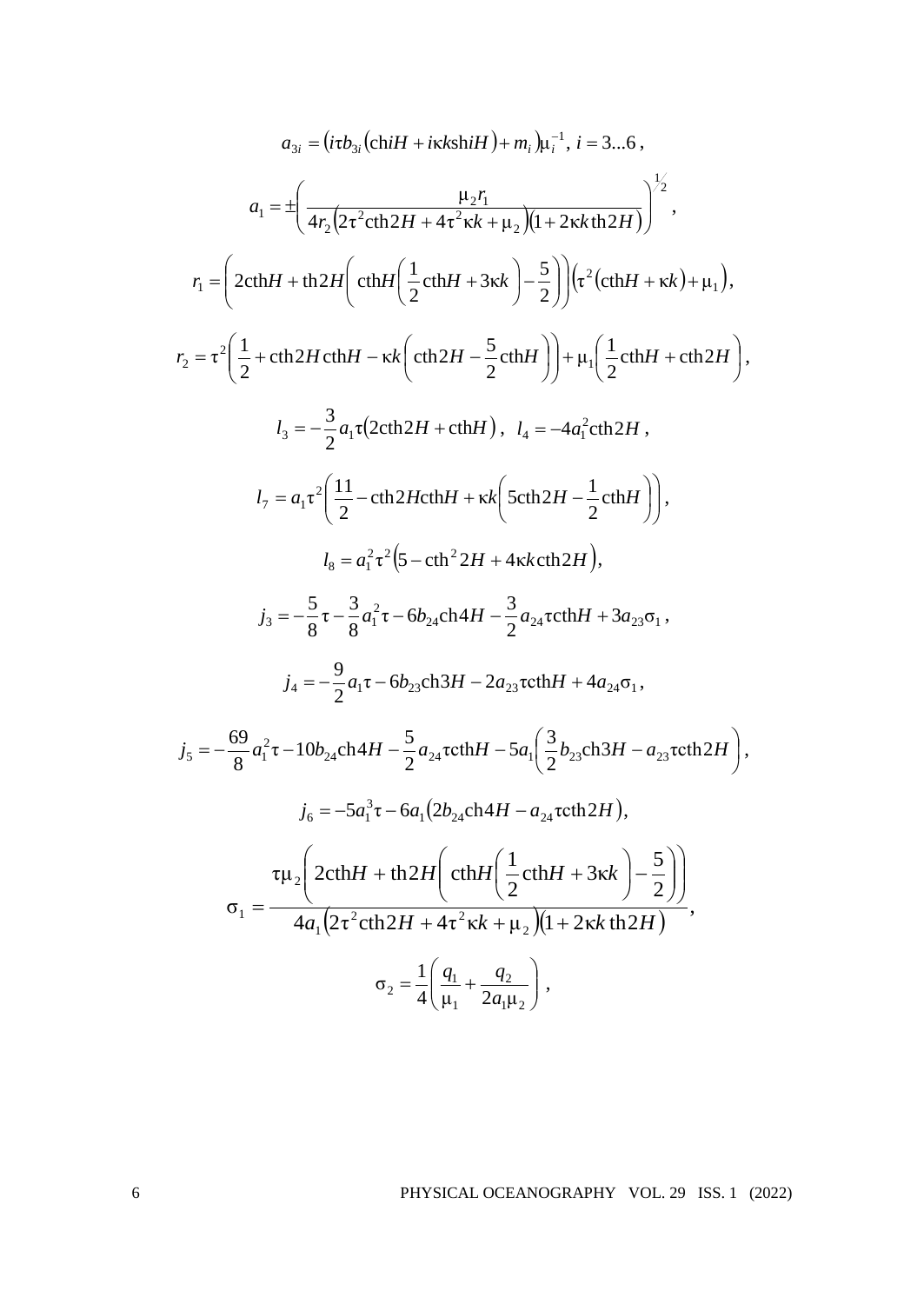$$
m_3 = \tau \left( \frac{9}{2} a_1 \sigma_1 + 2 b_{24} \text{ch}4H (2 \text{th}4H - \text{ch}H) \right) +
$$
  
+  $\frac{1}{2} \tau^2 \left( \frac{1}{4} \text{ch}H (1 - 23 a_1^2) + 7 a_1^2 \text{ch}2H - 3 a_{24} \right) + 3 b_{23} \sigma_1 \text{ch}3H +$   
+  $\kappa \kappa \left( \tau \left( 2 b_{24} \text{sh}4H (1 \text{lch}4H - 4 \text{ch}H) + 3 a_1 \sigma_1 \left( 2 \text{ch}2H + \frac{1}{2} \text{ch}H \right) \right) +$   
+  $\tau^2 \left( a_1^2 \left( \frac{21}{8} - 2 \text{ch}^2 2H - \frac{7}{2} \text{ch}H \text{ch}2H \right) - \frac{1}{8} - \frac{3}{2} a_{24} \text{ch}H - \frac{1}{2} \text{ch}^2 H \right) + 9 b_{23} \sigma_1 \text{sh}3H \right),$ 

$$
m_{4} = \tau \left( 4\sigma_{1}a_{1}^{2} + \frac{3}{2}b_{23}\text{ch}3H(5\text{th}3H - \text{ch}H) \right) + 2\tau^{2} \left( a_{1}\text{ch}2H - \frac{1}{4}a_{1}\text{ch}H + a_{23} \right) +
$$
  
+ 4b<sub>24</sub>σ<sub>1</sub>ch4H + \kappa k \left( \tau \left( \frac{3}{2}b\_{23}\text{ sh}3H(11\text{ch}3H - 3\text{ch}H) + 8a\_{1}^{2}\sigma\_{1}\text{ch}2H \right) +  
+  $\tau^{2} \left( a_{1} \left( \frac{37}{4} - 4\text{ch}2H\text{ch}H - \frac{3}{4}\text{ch}^{2}H \right) + 2a_{23}\text{ch}H \right) + 16b_{24}\sigma_{1}\text{sh}4H \right),$   

$$
m_{5} = \tau \left( 2b_{24}\text{ch}4H(6\text{th}4H - \text{ch}H) + 3b_{23}a_{1}\text{ch}3H\left( \frac{7}{2}\text{th}3H - \text{ch}2H \right) \right) +
$$
 $+ \tau^{2} \left( \frac{7}{2}a_{1}^{2} \left( \text{ch}2H - \frac{1}{4}\text{ch}H \right) + 5a_{23}a_{1} + \frac{5}{2}a_{24} \right) +$  $+ \kappa k \left( \tau \left( 2b_{24}\text{sh}4H(19\text{ch}4H - 4\text{ch}H) + 3b_{23}a_{1}\text{sh}3H\left( \frac{11}{2}\text{ch}3H - 3\text{ch}2H \right) \right) +$  $+ \tau^{2} \left( -a_{1}^{2} \left( \frac{3}{8} + \text{6}\text{ch}^{2}2H + \frac{11}{2}\text{ch}2H\text{ch}H \right) + 10a_{23}a_{1}\text{ch}2H + \frac{5}{2}a_{24}\text{ch}H \right) \right),$   

$$
m_{6} = 4\tau b_{24}a_{1}\text{ch}4H(4\text{th}4H - \text{
$$

$$
q_{1} = \mu_{1} \left( \frac{3}{2} b_{23} a_{1} \text{ch} 3H - \tau \left( \frac{3}{8} - \frac{15}{4} a_{1}^{2} + a_{23} a_{1} \text{ch} 2H \right) \right) + \tau^{2} a_{1} \left( -\frac{1}{2} \sigma_{1} +
$$
  
+  $3b_{23} \text{ch} 3H \left( \frac{1}{2} \text{th} 3H + \text{ch} 2H \right) \right) + \tau^{3} \left( 9a_{1}^{2} \text{ch} 2H + a_{1} a_{23} + \frac{1}{4} \text{ch} H \left( \frac{5}{2} - a_{1}^{2} \right) \right) +$   
+  $\kappa k \left( \tau^{2} a_{1} \left( 3b_{23} \text{sh} 3H \left( \frac{1}{2} \text{ch} 3H + 3 \text{ch} 2H \right) - 2\sigma_{1} \text{ch} 2H + \frac{1}{2} \sigma_{1} \text{ch} H \right) +$   
+  $\tau^{3} \left( 2a_{23} a_{1} \text{ch} 2H + \frac{1}{2} \text{ch}^{2} H + \frac{3}{8} + a_{1}^{2} \left( 8 \text{ch}^{2} 2H + \text{ch} H \text{ch} 2H + \frac{39}{4} \right) \right) \right),$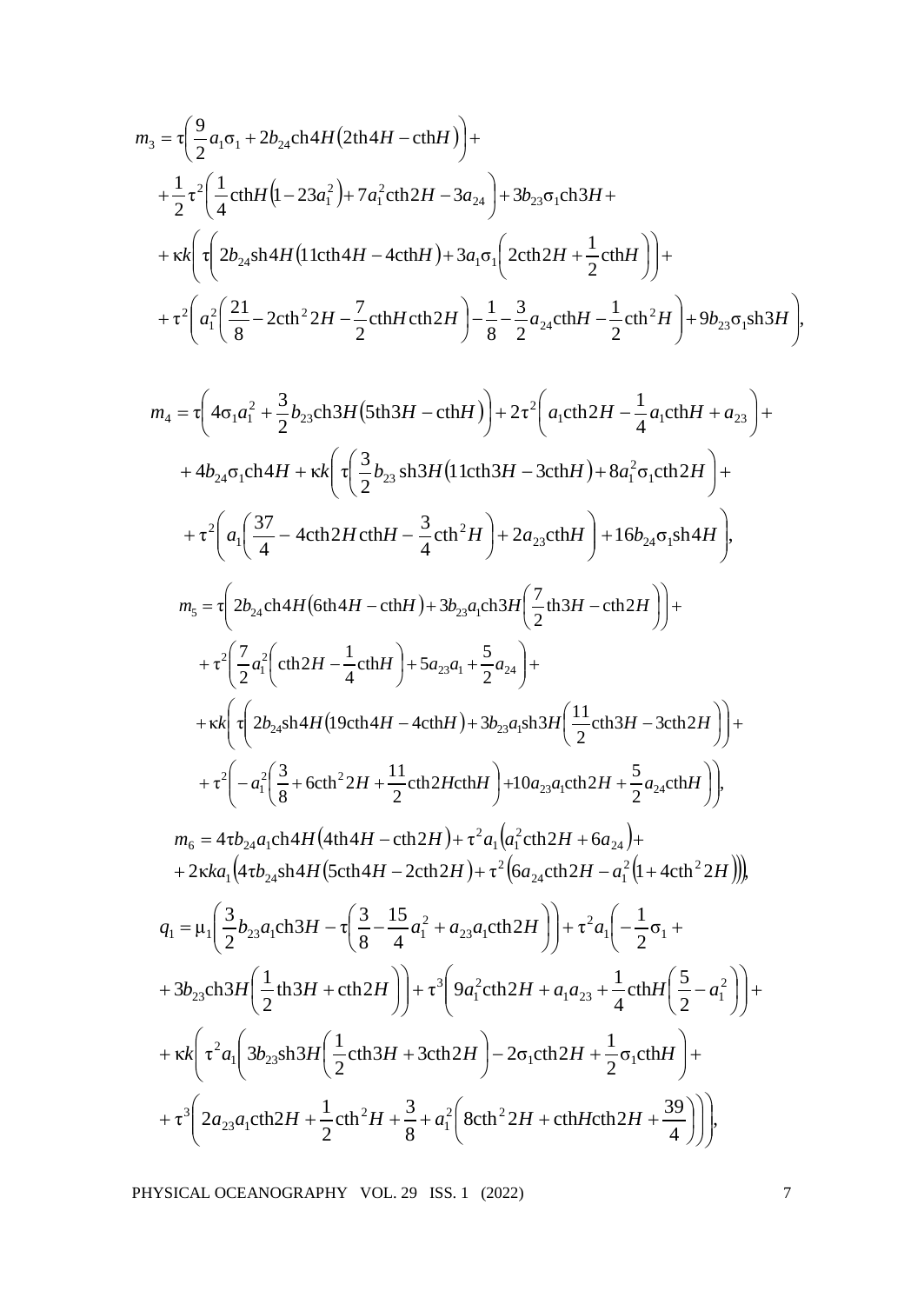$$
q_{2} = \mu_{2} (3b_{23}ch3H + 4b_{24}a_{1}ch4H + \tau (a_{23}ethH + 2a_{24}a_{1}ch2H - 3a_{1}^{3})) +
$$
  
+  $2\tau^{2} \left(\frac{3}{2}b_{23}ch3H\left(\text{ch}H - \text{th}3H\right) + 4b_{24}a_{1}ch2H\text{ch}4H - \sigma_{1}\right) +$   
+  $2\tau^{3} \left(a_{23} + a_{1}\left(3a_{1}chH + 2a_{24} + \text{ch}2H\left(5a_{1}^{2} - 2\right)\right)\right) +$   
+  $\kappa k \left(2\tau^{2} \left(\frac{3}{2}b_{23}sh3H\left(3chH - 5ch3H\right) + 8b_{24}a_{1}sh4H\left(2ch2H - \text{ch}4H\right) - \sigma_{1}chH\right) +$   
+  $2\tau^{3} \left(2a_{1}^{3}\left(3 + 4ch2H\right) + a_{1}\left(4ch2H\left(a_{24} + \text{ch}H\right) + \frac{1}{2}ch^{2}H - \frac{3}{2}\right) + a_{23}chH\right)\right).$ 

At that  $b_{22} = b_{32} = a_2 = a_3 = l_1 = l_2 = l_5 = l_6 = j_1 = j_2 = m_1 = m_2 = 0$ . In dimensional variables, the expression for the velocity potential is as follows:

$$
\varphi = a\sqrt{g/k} \sum_{n=1}^{2} b_{1n} \operatorname{ch} nk(z+H) \sin n\theta + a^2 \sqrt{kg} \left( \sum_{n=3}^{4} b_{2n} \operatorname{ch} nk(z+H) \sin n\theta + b_{20}t \right) ++ a^3 k \sqrt{kg} \left( \sum_{n=3}^{6} b_{3n} \operatorname{ch} nk(z+H) \sin n\theta + b_{30}t \right),
$$

$$
\theta = kx + \sqrt{kg} \left( \tau + ak\sigma_1 + a^2 k^2 \sigma_2 \right) t,
$$

And in the expressions for  $b_{20}$ ,  $b_{30}$ ,  $b_{11}$ ,  $b_{12}$ ,  $b_{23}$ ,  $b_{24}$ ,  $b_{33}$ ,  $b_{34}$ ,  $b_{35}$ ,  $b_{36}$ ,  $\sigma_1$  and  $\sigma_2$ the argument of hyperbolic functions is replaced by *kH*. Hereinafter, for expressions in dimensional variables, the symbols "x", "z", "t" are omitted from the index 1, and for " $\varphi$ " – "\*".

Thus, the horizontal ( $u = \frac{\partial \varphi}{\partial x}$ ) and vertical ( $w = \frac{\partial \varphi}{\partial z}$ ) components of the velocity of homogeneous fluid motion are determined by the expressions

$$
u = a\sqrt{kg} \sum_{n=1}^{2} nb_{1n} \operatorname{ch} nk(z+H) \cos n\theta + a^{2}k\sqrt{kg} \sum_{n=3}^{4} nb_{2n} \operatorname{ch} nk(z+H) \cos n\theta ++ a^{3}k^{2}\sqrt{kg} \sum_{n=3}^{6} nb_{3n} \operatorname{ch} nk(z+H) \cos n\theta ,w = a\sqrt{kg} \sum_{n=1}^{2} nb_{1n} \operatorname{sh} nk(z+H) \sin n\theta + a^{2}k\sqrt{kg} \sum_{n=3}^{4} nb_{2n} \operatorname{sh} nk(z+H) \sin n\theta ++ a^{3}k^{2}\sqrt{kg} \sum_{n=3}^{6} nb_{3n} \operatorname{sh} nk(z+H) \sin n\theta .
$$

Note that the obtained solution is valid outside small neighborhoods of the resonance values of the wave numbers  $k_i$  ( $i = 1...4$ ), which are the positive real roots of the equations [11]

$$
\mu_i - i^2 \tau^2 \kappa k - i \tau^2 \text{cthi} H = 0, \, i = 3...6 \,. \tag{6}
$$

The left side of expression (6) is included in the denominator  $b_{3i}$ .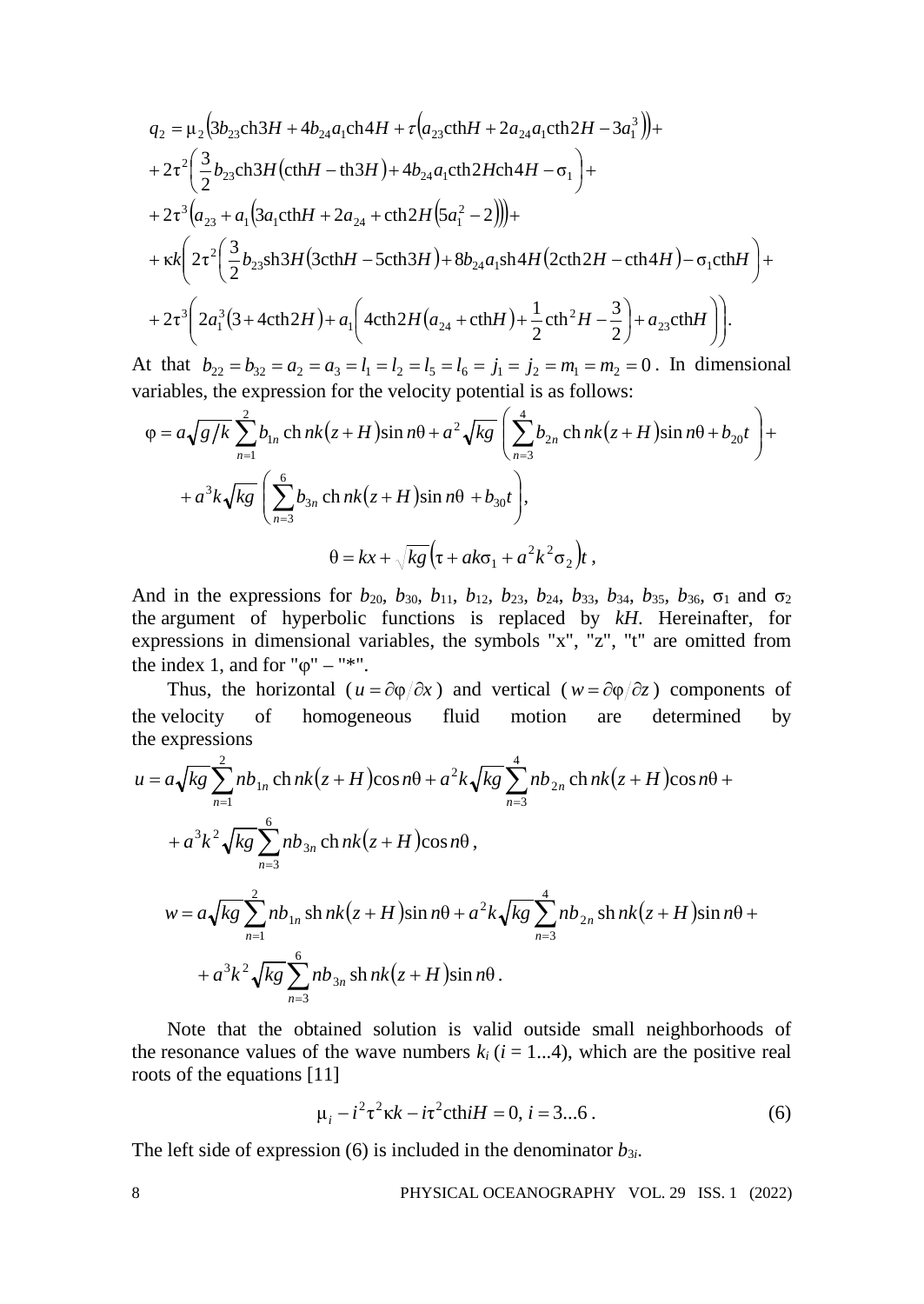## **Analysis of the ice cover effect on the velocity components of fluid motion**

Evaluation of the influence of the floating ice characteristics on the velocity components in the direction of the nonlinear wave was carried out at  $\rho_1/\rho = 0.87$ ,  $v = 0.34, 0 \le h \le 2 \text{ m}$  and *E*, equal to  $0.5 \cdot 10^8$ ;  $10^9$ ;  $3 \cdot 10^9$  N/m<sup>2</sup>.

The *u* and *w* distributions along the wave profile are shown in Fig. 1 at  $t = 3$  h,  $a = 1$  m,  $\lambda = 392.5$  m,  $H = 45$  m,  $h = 1$  m,  $E = 3.10^9$  N/m<sup>2</sup> with and without vertical ice acceleration. It can be seen that when the formed nonlinear wave propagates in the negative direction of the *X* axis, the effect of taking into account the nonlinearity of the acceleration of vertical displacements of ice on the fluid velocity components is manifested in the phase shift increase. A change in the sign of the second interacting harmonic from plus to minus leads to a noticeable transformation of the profiles and to a decrease in the phase (Fig. 1, *b*). The *u* and *w* profiles obtained taking in account the vertical acceleration nonlinearity lag behind the profiles obtained without it. The form of the generated perturbation is non-linear.



**F i g. 1.** Distribution of the components of the fluid movement velocity along the profile of a nonlinear wave at  $a_1 > 0$  (*a*) and  $a_1 < 0$  (*b*) at  $\lambda$ H = 8.72 with the regard (dashed line) and with no regard (solid line) for the ice vertical acceleration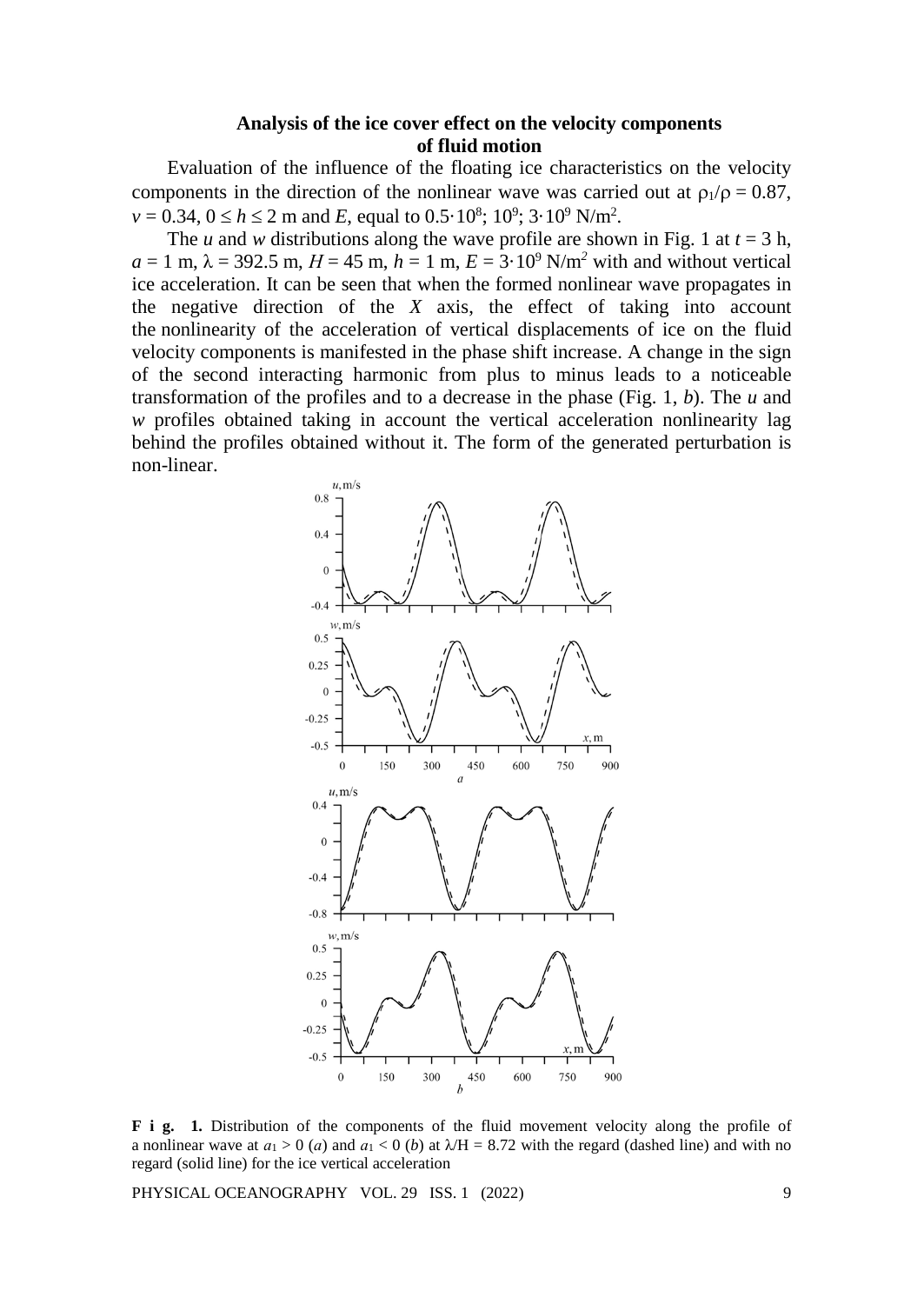In the case of short waves (Fig. 2), the influence of vertical acceleration nonlinearity retains its direction, and the profile shape in the range of considered wave numbers remains nonlinear. Fig. 2 shows the distribution of the velocity components at  $t = 540$  s,  $a = 0.6$  m,  $\lambda = 62.8$  m,  $H = 70$  m,  $h = 0.6$  m,  $E =$  $= 3.10^9$  N/m<sup>2</sup>. For extreme values on the profile of the horizontal velocity component, as well as in the linear case and in the case of propagation of a periodic wave of finite amplitude [9], the values of the vertical component are equal to zero. At the same time, the extreme values on the vertical velocity component profile correspond to non-zero values of its horizontal component.



**F i g. 2.** Distribution of the components of the fluid movement velocity along the profile of a nonlinear wave at  $a_1 > 0$  (*a*) and  $a_1 < 0$  (*b*) at  $\lambda/H = 0.89$  with the regard (dashed line) and with no regard (solid line) for the ice vertical acceleration

Influence of the elastic module of solid ice cover on the velocity components in the case of taking into account the vertical acceleration of ice is shown in Fig. 3. Here  $t = 9900$  s,  $a = 2$  m,  $\lambda = 785$  m,  $H = 70$  m,  $h = 2$  m. The figure shows that an ice rigidity increase is manifested in a noticeable increase in the phase shift and a slight increase in the maximum values of the fluid velocity components. The sign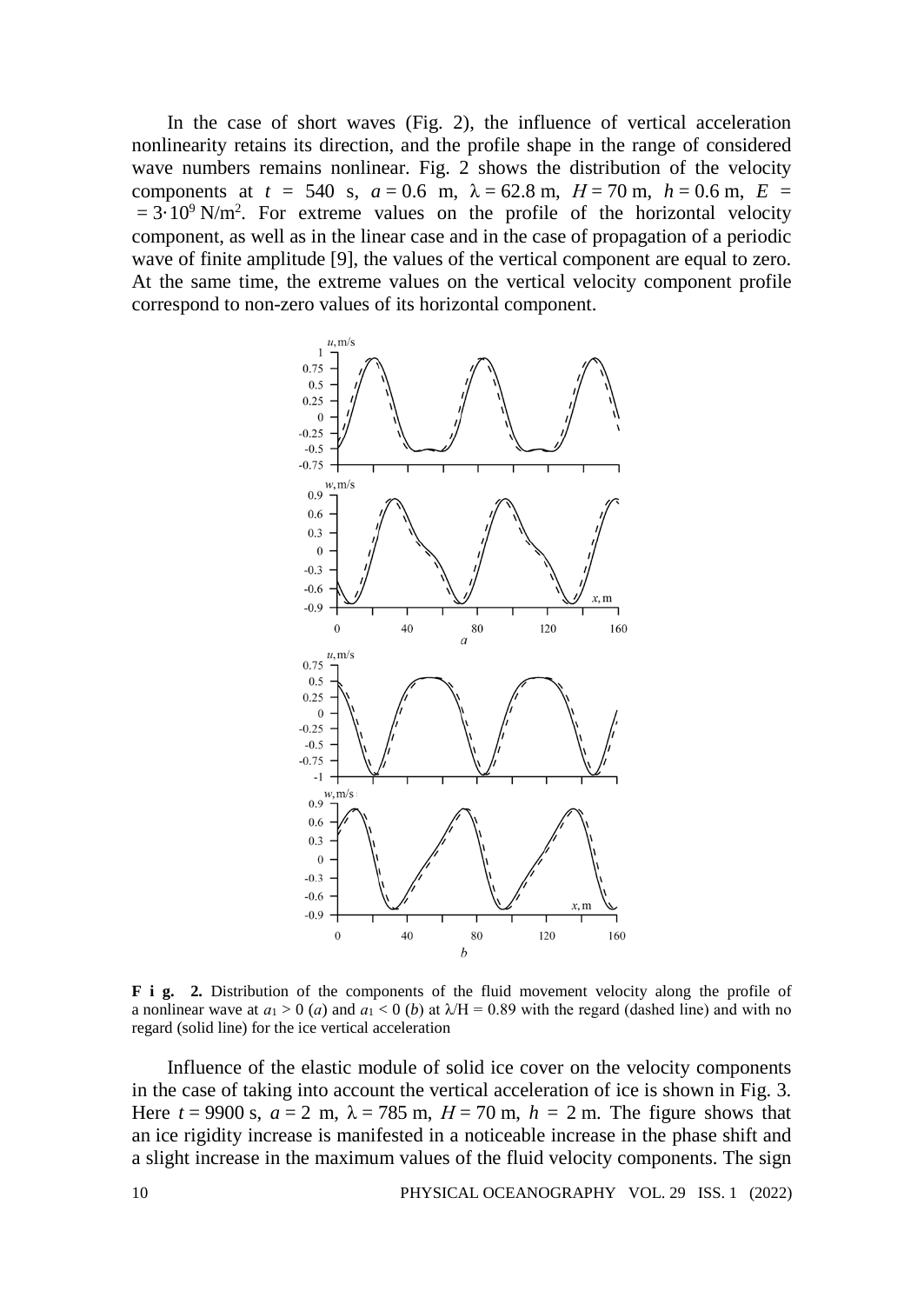change of  $a_1$  from plus to minus deforms the profile both qualitatively and quantitatively (Fig. 3, *b*). In this case, an increase in ice rigidity, as in the case of  $a_1 > 0$ , leads to a noticeable increase in the phase with the regard to the phase shift when  $E = 0$ .



**F i g. 3.** Distribution of the components of the fluid movement velocity along the profile of a nonlinear wave with the regard for the ice vertical acceleration at  $a_1 > 0$  (*a*) and  $a_1 < 0$  (*b*). Solid line corresponds to the value  $E = 3 \cdot 10^9$  N/m<sup>2</sup>, dashed line – to  $E = 10^9$  N/m<sup>2</sup> and dashed-dotted one – to  $E = 0$ 

Ratio of the maximum values of the vertical velocity component (*W*) and the horizontal velocity component (*U*) for the case of broken ice ( $h \neq 0, E = 0$ ), taking into account the vertical acceleration nonlinearity and the case when there is no ice  $(h = 0)$ , is shown in Fig. 4. Here  $a = 1$  m,  $H = 30$  m,  $E = 0$ . Solid line  $-h = 1$ m,  $a_1 > 0$ ; dashed line –  $h = 1$  m,  $a_1 < 0$ ; dash-dotted line with two dots –  $h = 0$ ,  $a_1 > 0$ ; the dash-dotted line is a linear approximation at  $h = 1$  m,  $a_1 > 0$ . From the analysis of the graphs, it follows that in the considered range of wave numbers, the distribution of  $W/U$  values over  $k$  is less than one; therefore, during the propagation of the formed nonlinear wave, the vertical velocity component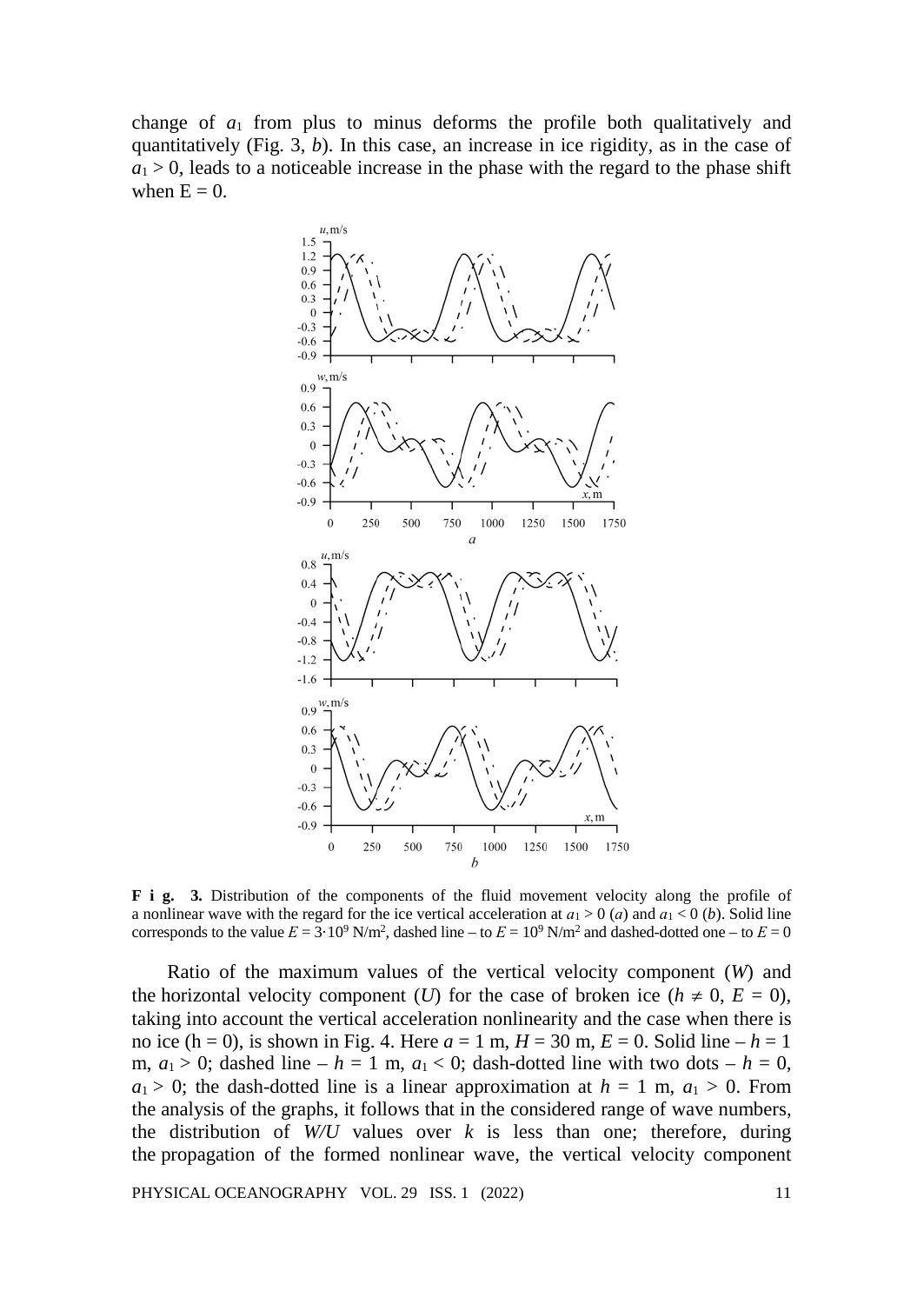does not exceed the horizontal one. This is also observed during the propagation of a periodic wave of finite amplitude [9]. In the region of small values of the wave numbers, the *W/U* change is not monotonous, excluding the linear approximation. With the *k* increase in the presence of ice, the values of the ratio of the velocity components decrease in comparison with the case of the ice cover absence on the fluid surface. At the same time, for the linear approximation, the *W/U* ratio values obtained for  $a_1 > 0$  and  $h \neq 0$  are the smallest.



**F** i g. 4. Distribution of the *W/U* ratio value over the wave number at  $E = 0$ 



**F i g. 5.** Distribution of the *W/U* ratio value over the wave number at  $E = 3.10^9$  N/m<sup>2</sup>

Influence of the amplitude of the second interacting harmonic on the *W/U*  ratio, taking into account the nonlinearity of the vertical acceleration of ice and  $E \neq 0$ , is shown in Fig. 5 for the long-wave range of wave numbers, where there are no resonant values [11]. Here  $E = 3.10^9$  N/m<sup>2</sup>,  $H = 100$  m,  $a = 1$  m,  $h = 1$  m. The solid and dashed lines correspond to the cases  $a_1 > 0$  and  $a_1 < 0$ , respectively. It can be seen that the change in the  $a_1$  sign is manifested both in an increase and decrease of the *W/U* ratio values. As *k* increases, the difference between the values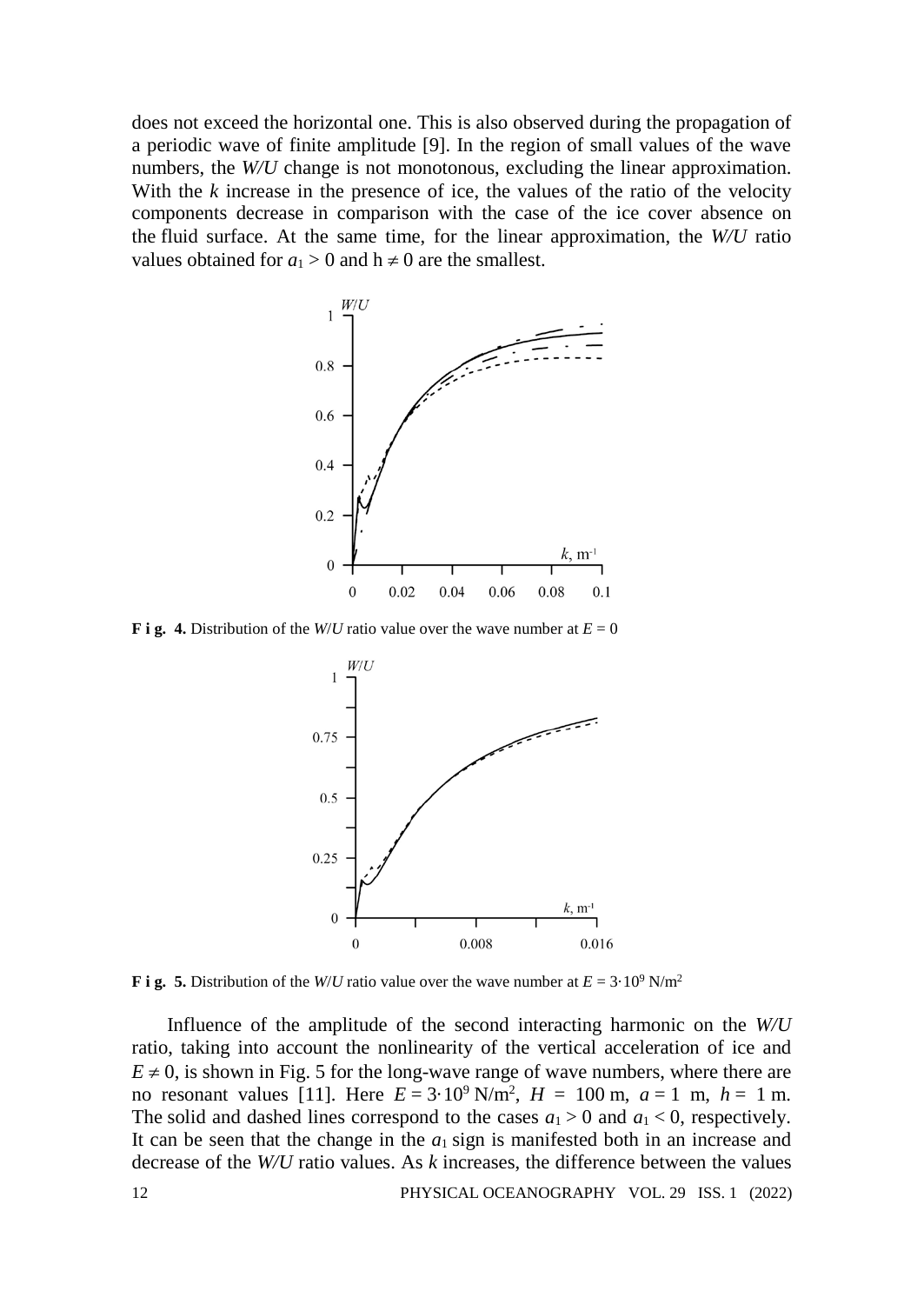grows. Note that in the shortwave range the *W/U* ratio at  $E \neq 0$  and  $a_1 > 0$  is greater than the *W/U* ratio at  $E = 0$  and  $a_1 > 0$ , while at  $E \neq 0$  and  $a_1 < 0$  it is smaller than at  $E = 0$  and  $a_1 < 0$ .

#### **Conclusion**

Based on the velocity potential of a finite depth fluid, obtained as an asymptotic expansion to values of the third order of smallness, the velocity of liquid particles under floating elastic ice is analyzed in the case of nonlinear interaction of wave harmonics. Influence of the ice cover thickness and elasticity module, the nonlinearity of the vertical acceleration of ice and the amplitude of the second interacting harmonic on the components of the orbital velocity of motion of fluid particles under floating ice is studied. Influence of floating broken ice on the velocity components is studied, and the case of propagation of a formed wave of finite amplitude in a basin with a free surface is also considered.

It is shown that the influence of the nonlinearity of the vertical displacements' acceleration of floating ice on the components of the fluid velocity is manifested in the phase shift increase. The sign reversal of the second interacting harmonic leads to a significant transformation of the profiles and a decrease in the phase. This effect is shown in the case of both short and long waves. Thus, neglecting the nonlinearity of the vertical acceleration of ice can lead to noticeable errors in determining the phase shift.

An increase in the value of the Young's modulus leads to an increase in the phase shift and an insignificant increase in the maximum values of the fluid velocity components with floating ice in comparison with the case when ice is absent. The phase also increases with an increase in the elastic ice thickness, and in the case of broken ice, it decreases.

Ratio of the maximum values of the vertical and horizontal velocity components in the considered range of wave numbers with an elastic module equal to zero is less than one. Consequently, during the propagation of a wave formed by the nonlinear interaction of wave harmonics, the vertical component of the velocity does not exceed the horizontal one. This is also observed during the propagation of a periodic wave of finite amplitude. A comparison of the *W/U* ratio distributions, obtained with and without the nonlinearity of the vertical acceleration of elastic ice, indicates its weak influence on the ratio. In this case, the change in the sign of the amplitude of the second interacting harmonic, both in the absence and in the presence of ice elasticity, has a noticeable effect.

#### **REFERENCES**

- 1. Nesterov, S.V., 1968. Generation of the Surface Waves of Finite Amplitude by the Running System of Pressure. *Izvestiya Akademii Nauk SSSR. Fizika Atmosfery i Okeana*, 4(10), pp. 1123-1125 (in Russian).
- 2. Newman, J.N., 1977. *Marine Hydrodynamics*. Cambridge: MIT Press, 402 p.
- 3. Longuet-Higgins, M., 1987. Lagrangian Moments and Mass Transport in Stokes Waves. *Journal of Fluid Mechanics*, 179, pp. 547-555. https://doi.org/10.1017/S0022112087001654
- 4. Sretenskii, L.N., 1977. [*Theory of Wave Motions of Fluid*]. Moscow: Nauka, 816 p. (in Russian).